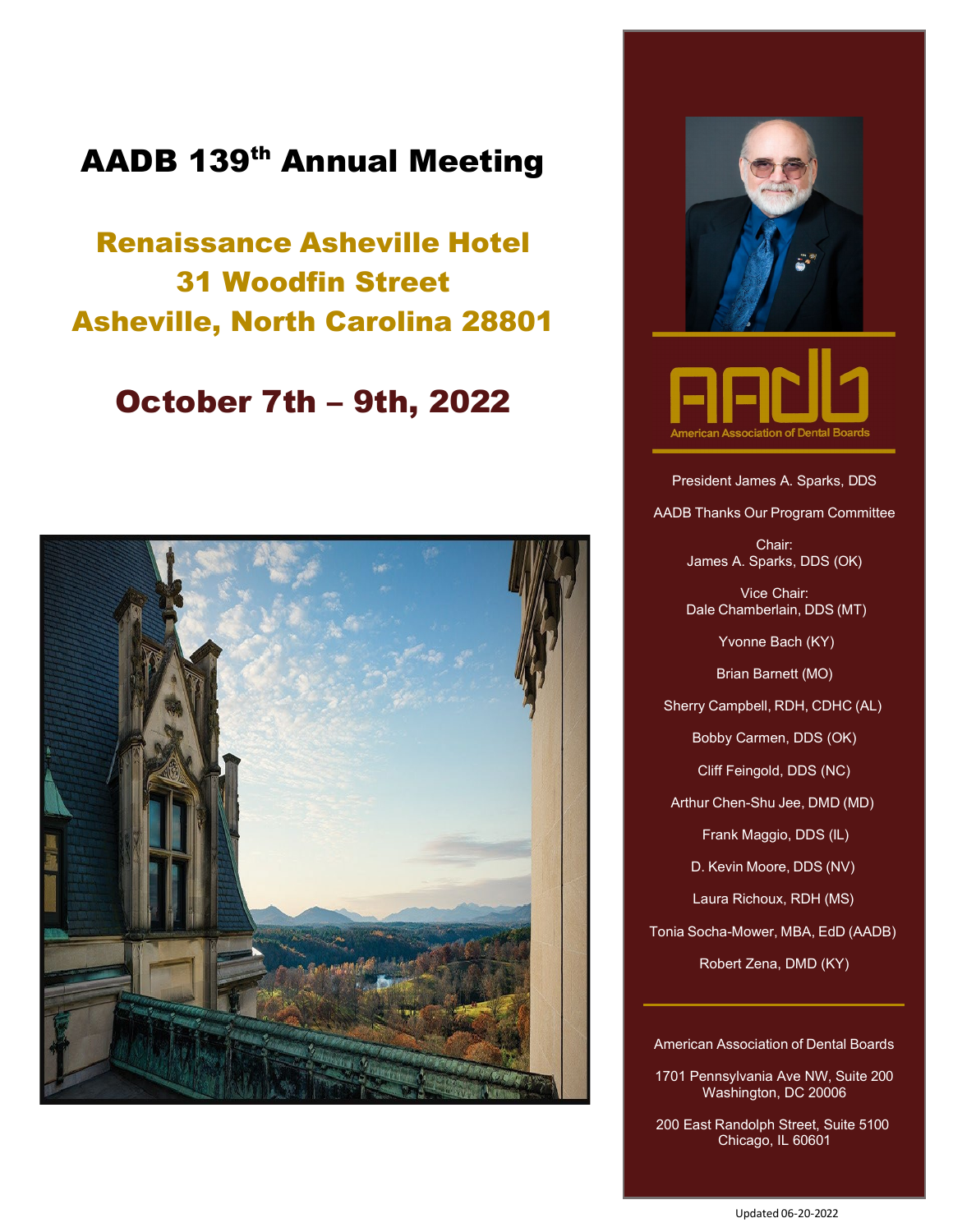### Return to Asheville

### AADB held its national meeting in Asheville, North Carolina in 1903.



Illustration from *Dental Cosmos*(1903).

After 119 years, we return to beautiful Asheville in the fall, a color-filled time to experience the wonderful autumn and attend an exciting meeting. The presentations will address issues that concern our state and territory boards.

Interestingly, some of the topics of the 1903 meeting were practice standards, educational requirements for dental schools, and the licensing of new graduates. Seems we still have these same issues in 2022. We, as board members, certainly understand that change is constant, and we must deal with these same issues as they evolve over time.

Our annual meeting in Asheville is the ideal venue for our members to network and collaborate. We look forward to seeing you in October when the AADB presents great speakers as well as in-person networking opportunities.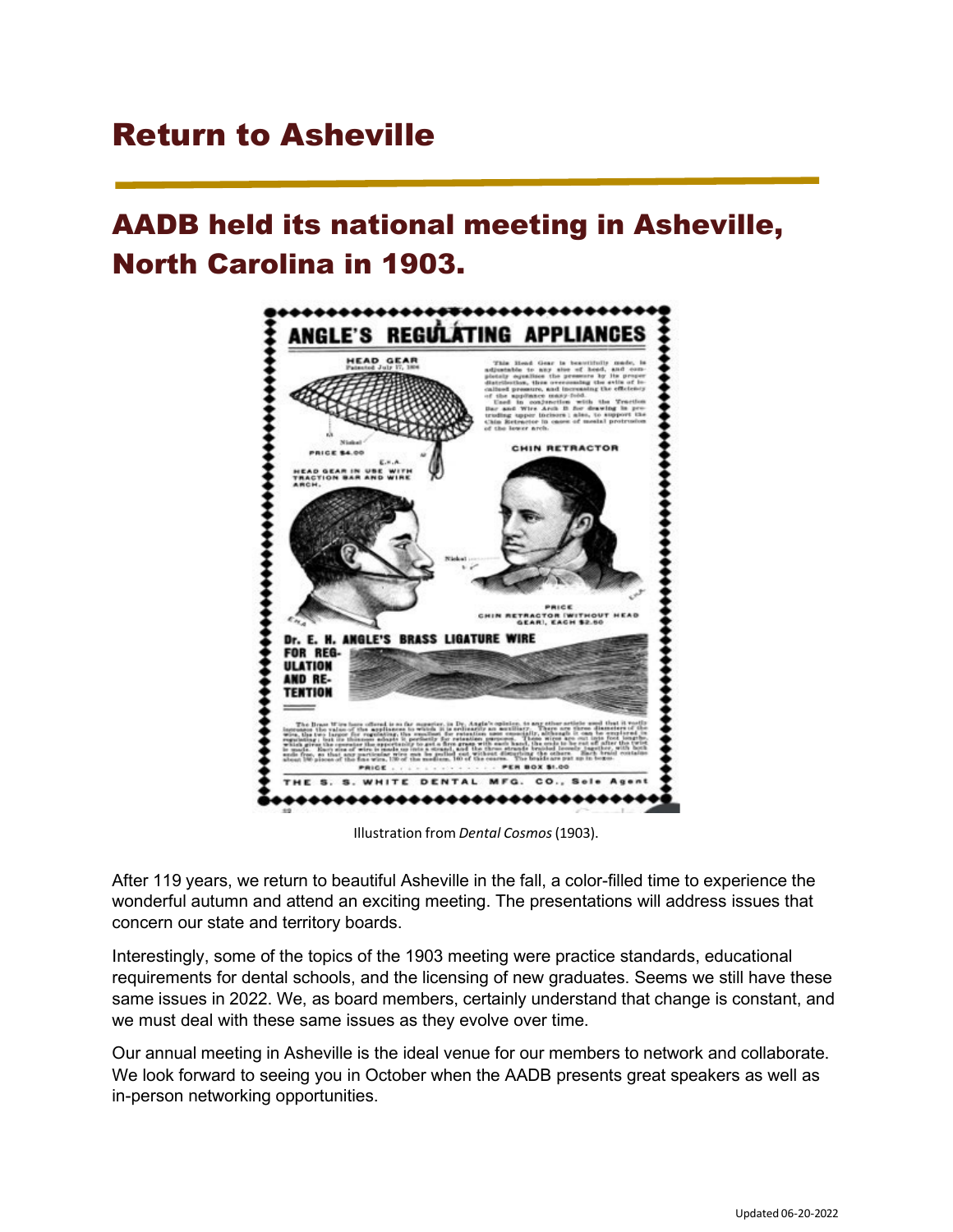

### About AADB

The American Association of Dental Boards is a national association that encourages the highest standards of dental education. The AADB promotes higher and uniform standards of qualification for dental practitioners. Membership is composed of boards of dentistry, advanced education boards, present and past members of those boards, board administrators, board attorneys, educators, and oral health stakeholders.

## Our Mission

To serve as a resource by providing a national forum for exchange, development, and dissemination of information to assist dental regulatory boards with their responsibility to protect the public.

### About AADB's Annual Meeting

The AADB meeting provides an excellent forum for keeping up-to-date with state and territory dental board concerns. Programs are designed to allow opportunities for interaction among all participants, including board members, dentists, dental hygienists, dental assistants, educators, board attorneys, and dental specialty associations. Panels and small discussion groups exchange ideas and information. Participants take away valuable information on current issues and all aspects of dental and dental hygiene regulation.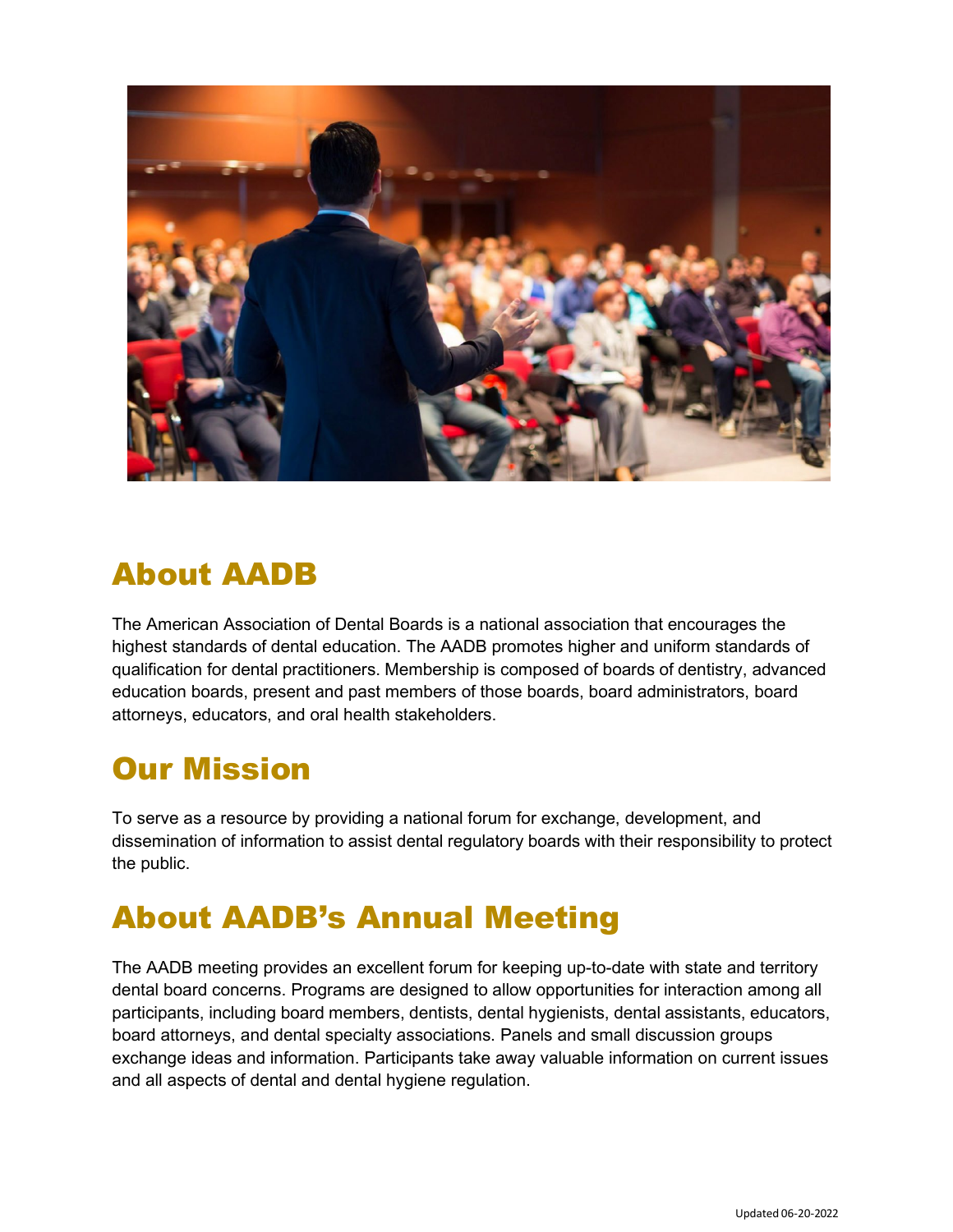# **Preliminary Meeting Agenda**

### Friday, October 7

#### \*\*\*Please note the times listed below are in Eastern Time\*\*\*

**4:30 – 6:30 p.m. Registration**

**6:00 – 8:00 p.m. AADB Board of Directors' Dinner** *By invitation only*

### Saturday, October 8

#### \*\*\*Please note the times listed below are in Eastern Time\*\*\*

| 6:45 a.m. $-$ 6:00 p.m.   | <b>Registration</b>                                                                                                             |  |
|---------------------------|---------------------------------------------------------------------------------------------------------------------------------|--|
| 7:00 a.m. - 9:00 a.m.     | <b>Hike (Optional)</b><br>A casual 2-hour walking tour of the city's history<br>https://www.exploreasheville.com/urban-trail/   |  |
| $9:00$ a.m. $-10:00$ a.m. | <b>AADB Board of Directors Meeting</b>                                                                                          |  |
| 10:15 a.m. - 10:45 a.m.   | <b>New Member Orientation</b><br>Robert B. Zena, DMD, AADB Immediate Past-President                                             |  |
| 11:00 a.m. - 12:00 p.m.   | <b>Hygienist Caucus Meeting</b><br>Laura Richoux, RDH, AADB Caucus Chair                                                        |  |
|                           | This is a closed session for hygienists who serve or have served on<br>a board of dentistry.                                    |  |
| 11:00 a.m. - 12:00 p.m.   | <b>AADB Attorney Round Table Meeting</b><br>Lori Lindley, Senior Assistant Attorney General<br><b>Oregon Board of Dentistry</b> |  |
|                           | Susan Rogers, Executive Director and General Counsel<br>Oklahoma State Board of Dentistry                                       |  |
|                           | This closed session is for Attorneys who represent State/Territory<br><b>Dental Boards.</b>                                     |  |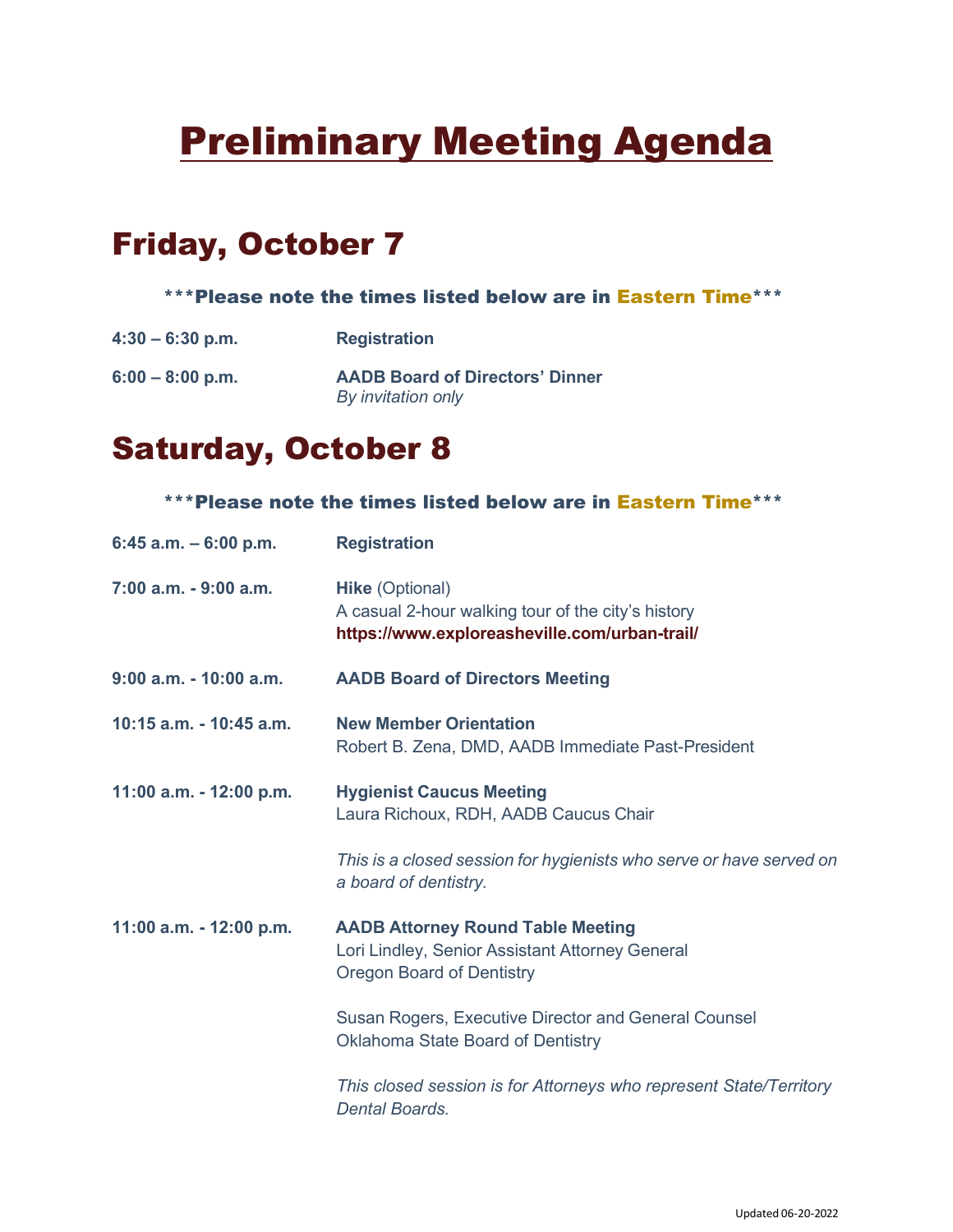| 12:00 p.m. - 12:10 p.m.  | <b>President's Opening Remarks</b><br>James A. Sparks, DDS, AADB President                                                                                                                                                                                                                               |  |  |  |
|--------------------------|----------------------------------------------------------------------------------------------------------------------------------------------------------------------------------------------------------------------------------------------------------------------------------------------------------|--|--|--|
| 12:10 p.m. - 12:15 p.m.  | <b>Chief Executive Officer's Welcome &amp; Report</b><br>Tonia Socha-Mower, MBA, EdD, AADB Chief Executive Officer                                                                                                                                                                                       |  |  |  |
| 12:15 p.m. - 12:25 p.m.  | <b>Opioid Regulatory Collaboration, Teledentistry Coalition &amp;</b><br><b>Other AADB Initiatives</b><br>Tonia Socha-Mower, MBA, EdD, AADB Chief Executive Officer                                                                                                                                      |  |  |  |
| 12:25 p.m. - 12:30 p.m.  | <b>Treasurer's Report</b><br>Clifford Feingold, DDS, AADB Treasurer                                                                                                                                                                                                                                      |  |  |  |
| 12:30 p.m. - 1:30 p.m.   | <b>Advances in Technology and Challenges for Regulators</b>                                                                                                                                                                                                                                              |  |  |  |
| 1:30 p.m. $- 2:00$ p.m.  | <b>Exhibits &amp; Networking Break</b>                                                                                                                                                                                                                                                                   |  |  |  |
| 2:00 p.m. - 3:00 p.m.    | <b>Workforce Shortages and the Future of Dental Regulation</b><br>Rear Admiral Timothy Ricks, DMD, MPH, FICD, Chief Dental Officer<br><b>Tentative</b>                                                                                                                                                   |  |  |  |
| $3:00$ p.m. $-3:15$ p.m. | <b>AADB Representative Reports: CDEL, CODA, JCNDE, DANB</b>                                                                                                                                                                                                                                              |  |  |  |
| 3:15 p.m. - 3:30 p.m.    | <b>Report from stakeholders</b>                                                                                                                                                                                                                                                                          |  |  |  |
| $3:30$ p.m. $-4:30$ p.m. | <b>Medical and Dental Integration of Care</b>                                                                                                                                                                                                                                                            |  |  |  |
| 4:30 p.m. - 5:00 p.m.    | <b>Exhibits &amp; Networking Break</b>                                                                                                                                                                                                                                                                   |  |  |  |
| 5:00 p.m. - 5:30 p.m.    | <b>Insights Garnered from Twelve Months with AADB's</b><br><b>Remediate+ Program</b><br>MaryJane Hanlon, RDH, DMD, MBA, Project Manager                                                                                                                                                                  |  |  |  |
| 5:30 p.m. - 6:00 p.m.    | <b>Sponsorship Recognition</b>                                                                                                                                                                                                                                                                           |  |  |  |
| 6:00 p.m. - 7:30 p.m.    | <b>Presidential Reception</b>                                                                                                                                                                                                                                                                            |  |  |  |
|                          | Registered attendees are invited to join President James A.<br>Sparks, DDS, and the other AADB Board of Directors for light hors<br>d' oeuvres and drinks. Guests of AADB meeting attendees are<br>welcome to participate once registered at<br>https://aadb.memberclicks.net/aadb-139th-annual-meeting. |  |  |  |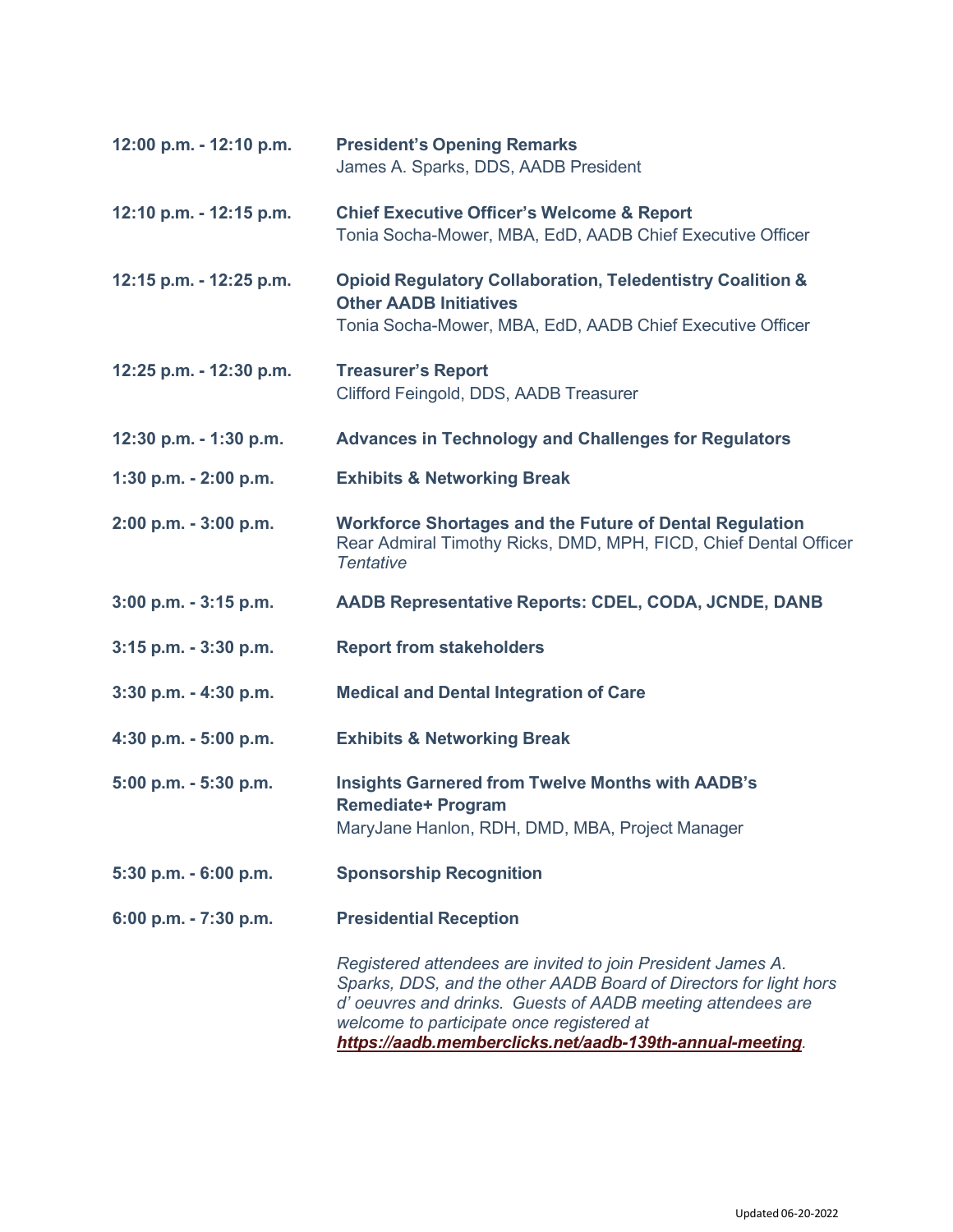## Sunday, October 9

#### \*\*\*Please note the times listed below are in Eastern Time\*\*\*

| $8:00$ a.m. $-11:00$ a.m.  | <b>Registration</b>                                                                                                |  |  |
|----------------------------|--------------------------------------------------------------------------------------------------------------------|--|--|
| 8:00 a.m. - 9:00 a.m.      | <b>Regional Caucus Meetings</b>                                                                                    |  |  |
| $9:00$ a.m. $-9:15$ a.m.   | <b>Exhibits &amp; Networking Break</b>                                                                             |  |  |
| $9:15$ a.m. $-9:30$ a.m.   | <b>Caucus Reports</b><br>South: Yvonne Maldonado, DDS, AADB Caucus Chair                                           |  |  |
|                            | North: Frank Maggio, DDS, AADB Caucus Co-Chair and/or<br>Susan Rogers, Esq., AADB Caucus Co-chair                  |  |  |
|                            | <b>East:</b> Jim Goldsmith, DMD, AADB Caucus Chair                                                                 |  |  |
|                            | West: Stephen Prisby, AADB Caucus Chair                                                                            |  |  |
| $9:30$ a.m. - 10:30 a.m.   | <b>Attorney Round Table</b><br>Lori Lindley, Senior Assistant Attorney General<br><b>Oregon Board of Dentistry</b> |  |  |
|                            | Susan Rogers, Executive Director and General Counsel<br>Oklahoma State Board of Dentistry                          |  |  |
| 10:30 a.m. -11:00 a.m.     | <b>AADB Accredited Continuing Education (ACE) Program</b><br>Robert B. Zena, DMD, AADB Immediate Past-President    |  |  |
| 11:00 a.m. - 11:15 a.m.    | <b>Exhibits &amp; Networking Break</b>                                                                             |  |  |
| $11:15$ a.m. $-11:45$ a.m. | <b>Teledentistry</b>                                                                                               |  |  |
| 11:45 - 12:30 p.m.         | <b>Holistic Dentistry and Regulation</b>                                                                           |  |  |
| 12:30 p.m. - 1:30 p.m.     | <b>Luncheon</b>                                                                                                    |  |  |
| 1:30 p.m. - 2:30 p.m.      | <b>AADB Forum: State/Territory Board Issues</b><br>Frank Maggio, DDS, AADB Member and Moderator                    |  |  |
|                            | This closed session is for individual voting members who have<br>seats (or had seats) on their Board of Dentistry. |  |  |
| $2:30$ p.m.                | <b>Adjournment</b>                                                                                                 |  |  |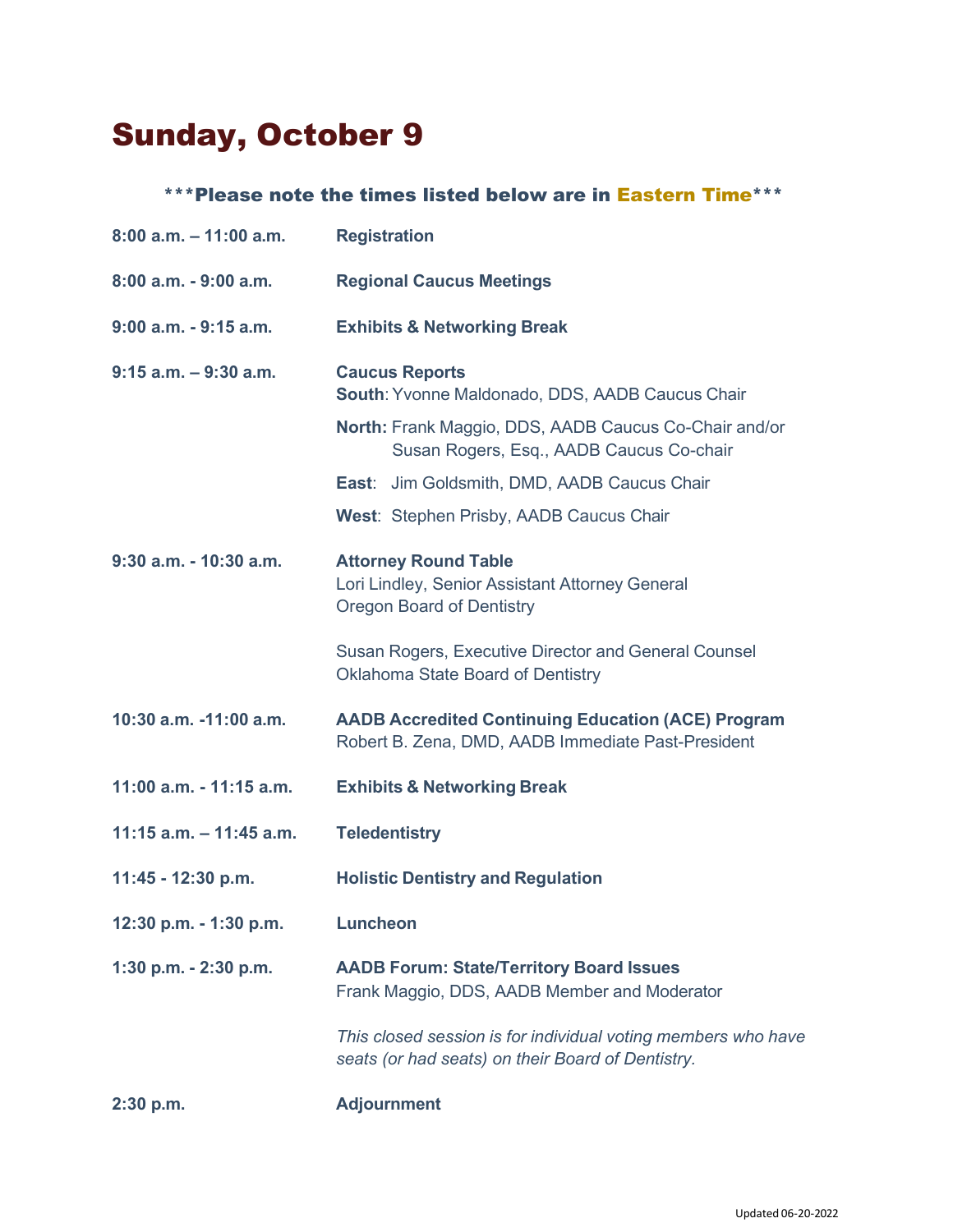The registration fee for the AADB 139th Annual Meeting is **\$695** for AADB members; **\$895** for non-members and can be processed online at:

**<https://aadb.memberclicks.net/aadb-139th-annual-meeting>**

**Register by July 15th for early bird pricing to save \$100!**

### Refund Policy:

Notification of cancellation must be submitted in writing to [srojas@dentalboards.org.](http://aadb.memberclicks.net/message2/link/d219841f-e96d-4b7d-858a-90bc5fb04769/7) Cancellations are subject to a \$75 cancellation charge. No refunds will be given after August 15, 2022. Substitutions are allowed at any time but must be submitted in writing and must be of the same membership status.

### Continuing Education:



The ACE Program is a service of the AADB to assist dental boards in identifying quality continuing education courses to help protect the public. ACE accreditation may not be accepted by particular boards of dentistry. Questions or comments can be directed to the AADB at [info@dentalboards.org.](mailto:info@dentalboards.org)

# ADA C.E.R.P<sup>®</sup> | Continuing Education

The American Association of Dental Boards is an ADA CERP Recognized Provider. ADA CERP is a service of the American Dental Association to assist dental professionals in identifying quality providers of continuing dental education. ADA CERP does not approve or endorse individual courses or instructors, nor does it imply acceptance of credit hours by boards of dentistry. The American Association of Dental Boards designates this activity for 8.25 continuing education credits. Concerns or complaints about a CE provider may be directed to the provider or to ADA CERP at [www.ada.org/cerp.](http://www.ada.org/cerp)

### Covid Precautions:

#### **Health and Safety**

The health and safety of meeting attendees is our top priority. Attendees are encouraged to familiarize themselves with COVID-19 guidelines provided by the CDC and the appropriate state and local public health authorities in areas they are traveling. Please note that the AADB is following all state and local public health requirements related to COVID-19. **At this time, the AADB is encouraging vaccinations, social distancing, and the use of masks; and will continue to evaluate the circumstances as we get closer to the event.**

Please monitor your health when you reach Asheville and while attending the meeting. If you develop symptoms of sickness, please do not attend the sessions and email [srojas@dentalboards.org](mailto:srojas@dentalboards.org) or text: 312-718-0843. **If state and local health orders change prior to the meeting, we will communicate with all meeting attendees through email.** 

**ACCINATER BOISTANC WASH & HANDS & ZWEAR A MASK**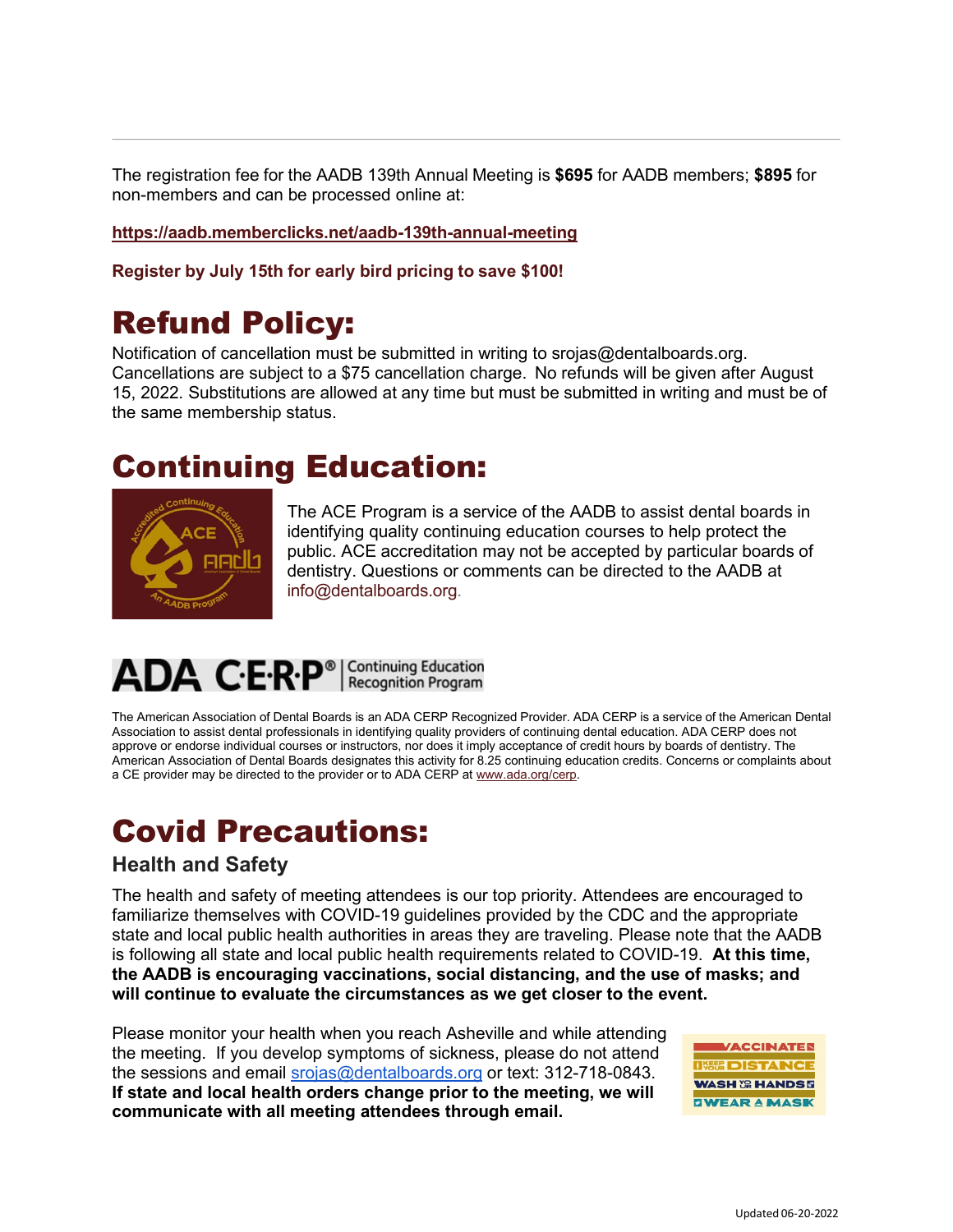### Unauthorized recording policy

The American Association of Dental Boards is committed to providing a professional environment that is open to the free expression of views and ideas and cultivating a learning community. Recording conversations, phone calls, images, or organizational meetings with any recording device (including but not limited to a cellular telephone, PDA, digital recording device, digital camera, etc.) unless all parties to the conversation give their consent in advance is hereby prohibited. A violation of this policy will result in corrective action which can include being removed from the conference.

### Caucuses by State

| East                        | West              | <b>North</b>        | <b>South</b>          |
|-----------------------------|-------------------|---------------------|-----------------------|
| Connecticut                 | Alaska            | <b>Illinois</b>     | Alabama               |
| <b>Delaware</b>             | Arizona           | Indiana             | <b>Arkansas</b>       |
| <b>District of Columbia</b> | California        | lowa                | <b>Florida</b>        |
| <b>Maine</b>                | Colorado          | <b>Kansas</b>       | Georgia               |
| Maryland                    | <b>Hawaii</b>     | Michigan            | Kentucky              |
| <b>Massachusetts</b>        | Idaho             | <b>Minnesota</b>    | Louisiana             |
| <b>New Hampshire</b>        | Montana           | <b>Missouri</b>     | <b>Mississippi</b>    |
| <b>New Jersey</b>           | <b>Nevada</b>     | <b>Nebraska</b>     | <b>North Carolina</b> |
| <b>New York</b>             | <b>New Mexico</b> | <b>North Dakota</b> | <b>Puerto Rico</b>    |
| Pennsylvania                | Oregon            | Ohio                | <b>South Carolina</b> |
| <b>Rhode Island</b>         | Utah              | <b>Oklahoma</b>     | <b>Tennessee</b>      |
| Vermont                     | Washington        | <b>South Dakota</b> | <b>Texas</b>          |
| <b>West Virginia</b>        | Wyoming           | <b>Wisconsin</b>    | Virginia              |
|                             |                   |                     | <b>Virgin Islands</b> |